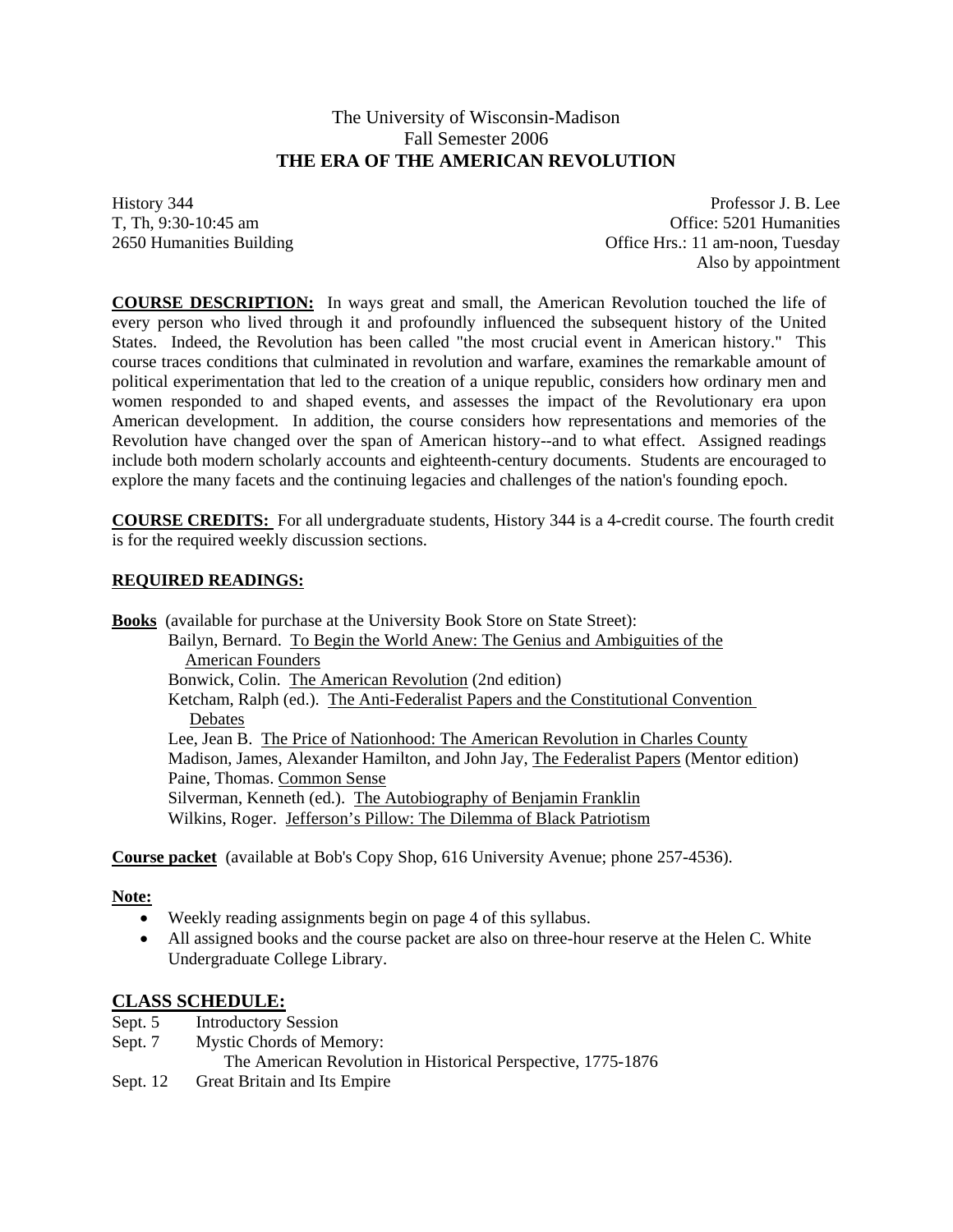- Sept. 14 Colonial Landscapes
- Sept. 19 Degrees of Freedom (1)
- Sept. 21 Degrees of Freedom (2)
- Sept. 26 Evangelicalism and Enlightenment
- Sept. 28 The Theory and Practice of Government
- Oct. 3 Warfare and the Empire
- Oct. 5 Parliamentary Reforms, Colonial Responses
- Oct. 10 Resistance
- Oct. 12 Crisis of the Empire
- Oct. 17 Independence
- Oct. 19 The War for Independence, 1775-77
- Oct. 24 Review for Midterm exam

### Oct. 26 **MIDTERM EXAM**

- Oct. 31 The War for Independence, 1778-81
- Nov. 2 A Confederation of Sovereign States
- Nov. 7 Crises of the 1780s
- Nov. 9 Creation of the Constitution
- Nov. 14 Preparation for debate on the Constitution
- Nov. 16 **DEBATE:** Federalists vs. Anti-Federalists
- Nov. 21 Ratification and the Bill of Rights
- Nov. 28 Establishing Federal Government
- Nov. 30 Origins of American Foreign Policy
- Dec. 5 Legitimizing Political Opposition
- Dec. 7 The Contagion of Liberty
- Dec. 12 The Problem of Slavery in an Age of Revolution
- Dec. 14 A Continuing Revolution
- Dec. 20 **FINAL EXAM -- 2:45 am** Place to be announced. **Note:** The final exam must be taken at the regularly scheduled time.

### **TEACHING ASSISTANTS:**

| Office Hours: 1-2 pm Wednesdays; also by appointment          |
|---------------------------------------------------------------|
| 5260 Humanities Building                                      |
| Mark Goldberg: Office Hours: 11 am-noon $\&$ 1-2 pm Thursdays |
| 5260 Humanities Building                                      |
|                                                               |